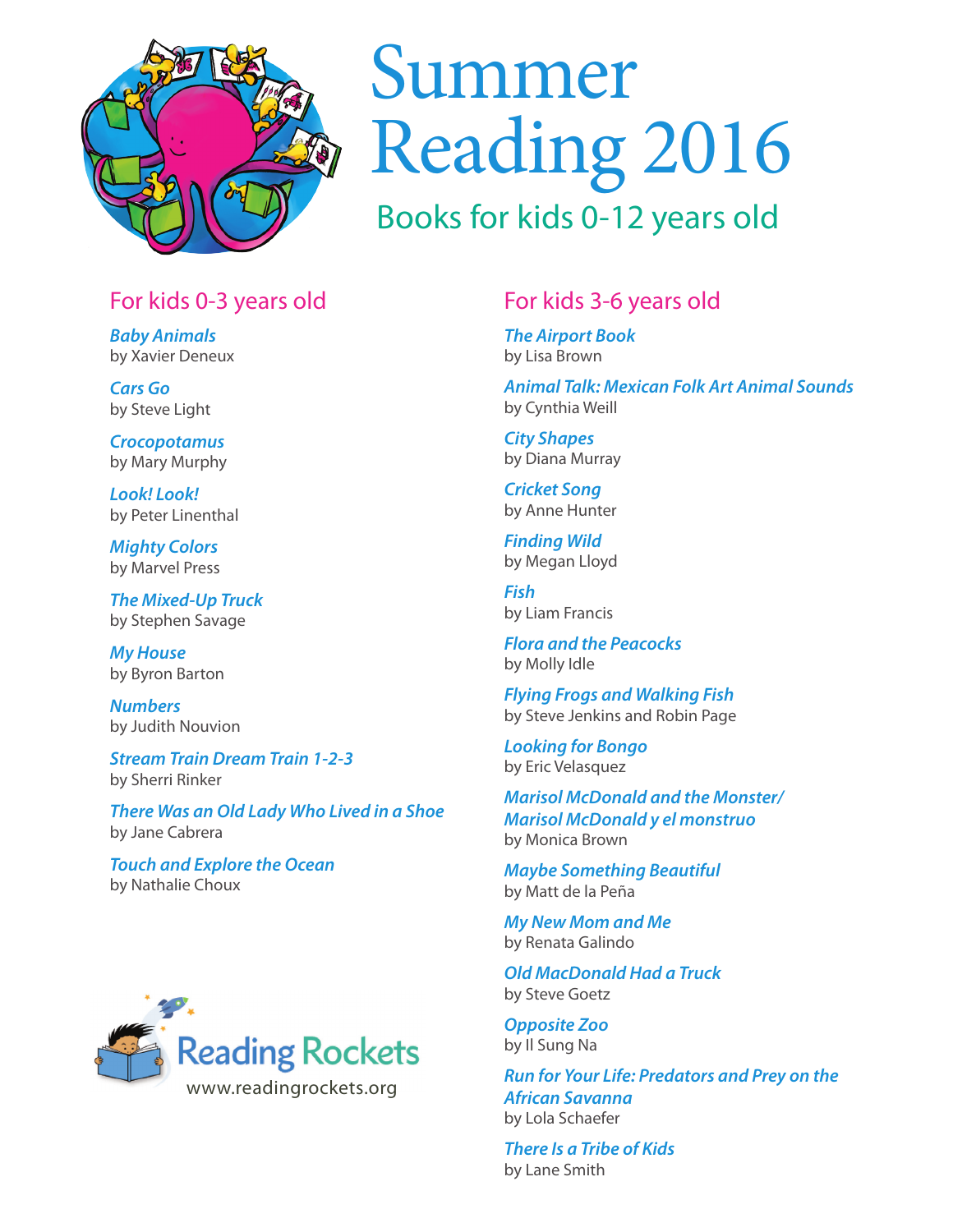

### Summer Reading 2016

#### For kids 6-9 years old

*Batman's Dark Secret*  by Kelley Puckett

*The First Step: How One Girl Put Segregation on Trial*  by Susan E. Goodman

*Follow the Moon Home*  by Philippe Cousteau and Deborah Hopkinson

*The Kid from Diamond Street: The Extraordinary Story of Baseball Legend Edith Houghton*  by Audrey Vernick

*James to the Rescue*  by Elise Broach

*The Hole Story of the Doughnut*  by Pat Miller

*Lincoln and Kennedy: A Pair to Compare*  by Gene Barretta

*A Morning with Grandpa*  by Sylvia Liu

*Olinguito, From A to Z! ¡Olinguito, de la a a la z!*  by Lulu Delacre

*Place Value*  by David Adler

*The Real Poop on Pigeons*  by Kevin McCloskey

*Rules of the House*  byMac Barnett

*The Thank You Book*  by Mo Willems

*Thunder Boy Jr.*  by Sherman Alexie

*Trampolines*  by Jenny VanVoorst

*Treat*  by Mary Sullivan

*When Green Becomes Tomatoes: Poems for All Seasons*  by Julie Fogliano

*Whose Eye Am I?*  by Shelley Rotner

*Yaks Yak: Animal Word Pairs*  by Linda Sue Park

*You Never Heard of Casey Stengel?!*  by Jonah Winter

#### For kids 9-12 years old

*Alamo All Stars*  by Nathan Hale

*Demon Dentist*  by David Walliams

*The Family Fletcher Takes Rock Island*  by Dana Alison Levy

*Glow: Animals with Their Own Nightlights*  by W.H. Black

*Way to Glow! Amazing Creatures that Light Up in the Dark*  by Lisa Regan

*Going Where It's Dark*  by Phyllis Reynolds Naylor

*Ideas Are All Around*  by Philip Stead

*The Land of Forgotten Girls*  by Erin Entrada Kelly

*Living Fossils: Clues to the Past*  by Caroline Arnold

*Now You See Them, Now You Don't: Poems About Creatures That Hide*  by David Harrison

*Our Moon: New Discoveries About Earth's Closest Companion*  by Elaine Scott